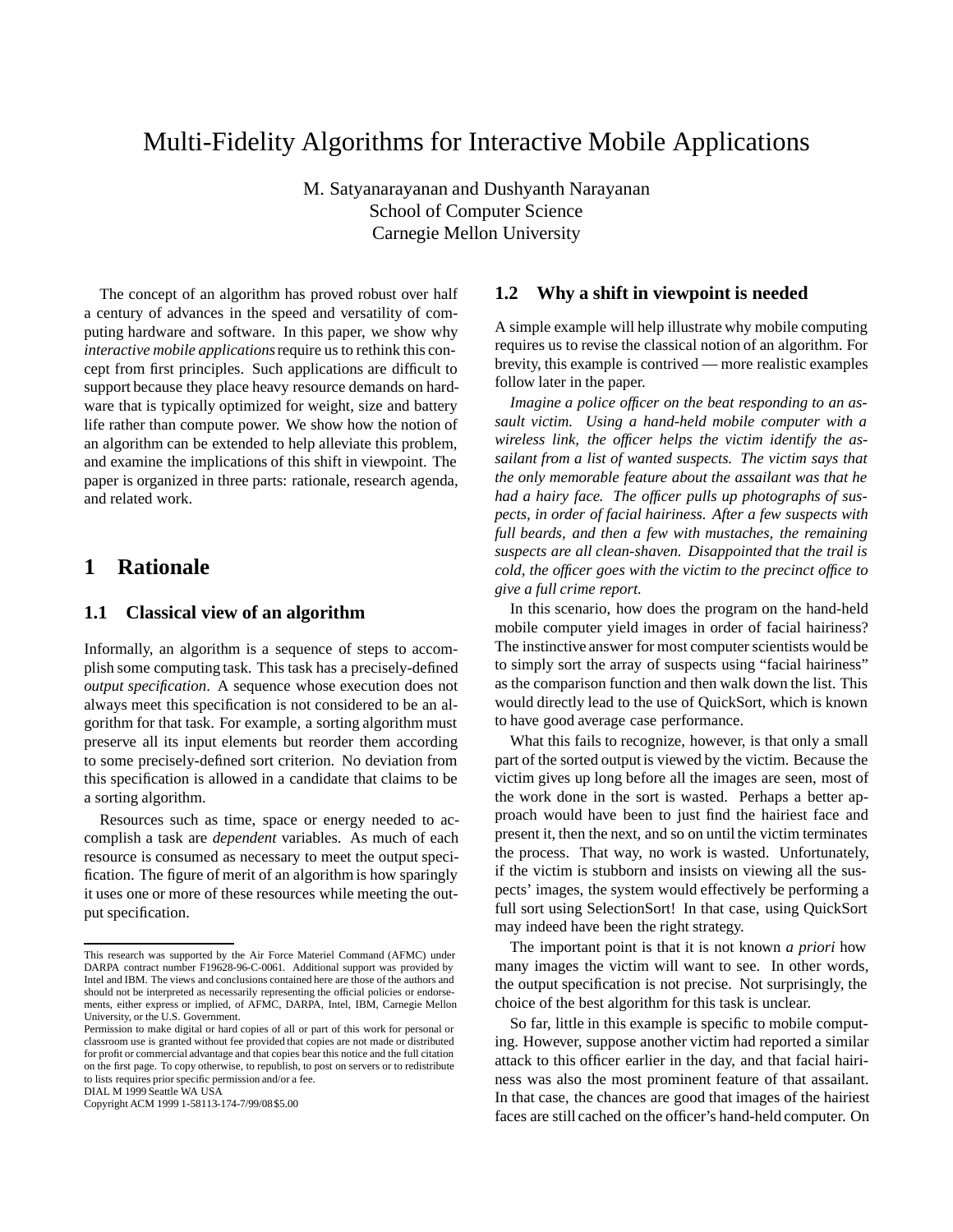a mobile computer, restricting our search to the local cache would save us significant time and energy, since we avoid using the wireless network. On the other hand, searching the entire database would give a slightly better result at a much higher cost. The best approach might be to present the search results from the cached data, with an indication that they are incomplete. Only if the victim wishes to search further need missing images be fetched.

### **1.3 What is a multi-fidelity algorithm?**

How can we extend our notion of an algorithm to be a useful concept in scenarios like this? Our approach is to relax the requirement that there be a single output specification. Instead, we allow a *range of possible outcomes,* where the range can be a few discrete states or a continuum.<sup>1</sup>

Intuitively, the range corresponds to different output quality levels or *fidelity levels.* In the sorting example, for instance, if there are *M* leading elements in sorted order in an array of size *N*, we could treat the ratio  $M/N$  as the measure of fidelity of the result. Perfect fidelity would have *M* equal to *N* — the full array is sorted; small values of  $M/N$ correspond to low fidelity.

We can now define a *multi-fidelity algorithm*: it is a sequence of computing steps that terminates, yielding a result that falls within a range of acceptable output specifications, called fidelities. Upon termination, a multi-fidelity algorithm indicates the fidelity of the result.

#### **1.4 When is this concept useful?**

Multi-fidelity algorithms allow us to formulate problems in ways that were not possible before. Most importantly, *the roles of output specification and resource consumption can be reversed.* In other words, we can now say "Give me the best result you can using no more than X units of resource R." Or, we can let the system make the tradeoff between fidelity and resource consumption by saying "Give me the best result you can cheaply." Depending on the specific state of the computing engine, the network and other environmental attributes, the fidelity of the result may vary from execution to execution.

Interactive applications are a natural application area for multi-fidelity algorithms. To preserve usability, it is often necessary to present a result to the user within a certain period of time. In many cases, a user would rather see a less-than-perfect result soon than suffer from long response times. When such a low-fidelity result is being presented, the user would like some indication of this fact. On occasion, he may repeat his request insisting on a high-fidelity result. More commonly, the user may abort his task after the preview provided by a low-fidelity result. The non-zero probability of task abortion, coupled with user tolerance for lowfidelity results, makes multi-fidelity algorithms well suited for interactive applications.

The intersection of mobile computing and humancomputer interaction is a particularly fertile application domain for multi-fidelity algorithms. Augmented reality applications with wearable computers involve particularly stringent constraints: response time is critical for user comfort, and computing resources such as CPU, memory, battery power and wireless bandwidth are at a premium. Multifidelity algorithms allow the tradeoff between output quality and resource consumption to be deferred until runtime rather than being wired in *a priori.*

#### **1.5 Why not approximation algorithms?**

It is useful to distinguish between multi-fidelity algorithms and a related but distinct concept: *approximation algorithms*. The latter are algorithms that produce results which are provably within some bound of the true result. A subset of this class of algorithms, called *polynomial time approximation schemes* [10], have a tuning parameter analogous to fidelity. Approximation algorithms are typically of interest for intractable (NP-hard) problems, and concentrate on reducing asymptotic complexity. A recent exception is the work by Frieze et al. on approximate methods to do Latent Semantic Indexing [9], a problem for which polynomial time solutions already existed.

In contrast, multi-fidelity algorithms are applicable in many situations where low-order polynomial solutions are available. Sorting, for instance, is  $O(N \log N)$  in complexity and yet the example given earlier showed why one might use a multi-fidelity algorithm for this purpose. In the real world, even a reduction of time by a constant factor is extremely valuable. Further, classical complexity measures do not capture energy usage, which is a critical resource in mobile computing.

A multi-fidelity algorithm may be composed of diverse, unrelated algorithms, one of which is dynamically selected based on runtime tradeoffs. Thus approximation algorithms are properly viewed as a special case of multi-fidelity algorithms.

## **2 Research Agenda**

The shift in viewpoint described in this paper arose from our struggle to understand how best to support a broad range of interactive applications on resource-limited mobile computing hardware, especially wearable computers. Our earlier work on the Odyssey platform for mobile computing had shown us how lowering *data fidelity* could alleviate limitations in critical resources such as network bandwidth [16] or energy [7]. For example, when bandwidth is low, a video can be transmitted in black-and-white rather than color, or be sent after aggressive lossy compression. Similarly, making the frame size smaller can reduce energy consumption

<sup>1</sup>Of course, a continuum can only be approximated by a very large number of discrete possibilities in a digital system.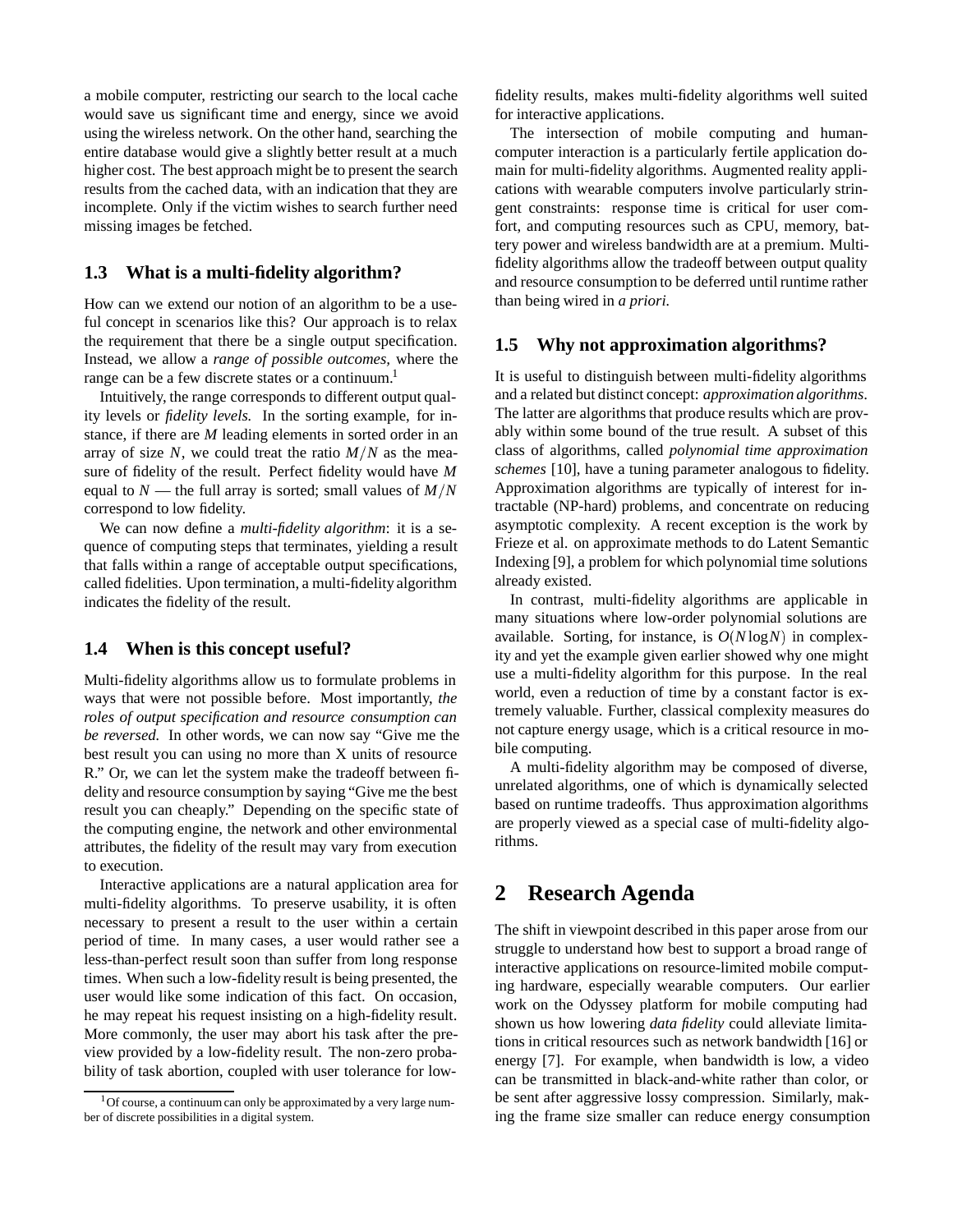significantly.

This led us to ask whether a meaningful duality exists are there circumstances where degrading computation rather than data proves useful? The counterpart to data fidelity is *computational fidelity,* which lies at the heart of multifidelity algorithms. We realized that we had already used this concept without recognizing it: the Odyssey speech recognition application uses a smaller vocabulary and a more restricted acoustic model when memory or CPU cycles are scarce. The user accepts the lower recognition quality in return for improved recognition speed on limited hardware.

Now that we have a promising conceptual model, our goal is to apply it to the family of problems that motivated this work. Specifically, we plan to extend Odyssey to support interactive applications using multi-fidelity algorithms. We elaborate on this in the following sections, beginning with examples of the kinds of applications we hope to support.

### **2.1 Examples**

#### **2.1.1 Rendering for Augmented Reality**

*An architect is designing the renovation of an old warehouse for use as a museum. Using a wearable computer with a head-mounted display, she walks through the warehouse trying out many design alternatives pertaining to placement of doors and windows, placement of interior walls, and so on. For each alternative, the augmented reality software on her wearable computer superimposes the proposed design change on the architect's view of the surroundings. In many cases, an aesthetic or functional limitation immediately becomes apparent and she rejects that alternative. In the few cases that survive this stage of scrutiny, the architect requests a more accurate visualizationas well as standardized tests to ensure that the design is structurally sound and meets building codes.*

In this application, rendering of 3-D objects is performed frequently. Before an object can be rendered, it needs to be appropriately colored or shaded, according to the light sources present, and the shadowing and reflected light from other objects. A well-known way to do this shading is with a *radiosity computation* [2]. This is highly compute-intensive, but our application requires low latency for good interactive response. Our architect wishes to do "quick-and-dirty" validations of her ideas, and is willing to sacrifice some fidelity in order to be able to try out many ideas interactively.

There are many ways in which the application can control the fidelity of rendering. It can choose between different algorithms such as progressive radiosity and hierarchical radiosity. It can also control the number of polygons used to represent 3-D objects. A representation with fewer polygons can be shaded faster, but will have a lower fidelity compared to the original.

Using a multi-fidelity approach, the application collaborates with Odyssey to choose between these alternatives. Odyssey's guidance is based on the current CPU availabil-

ity, the latency constraints of the application, and knowledge about the CPU consumption of the application at various fidelities. If the data for rendering the 3-D objects reside on a remote server, then Odyssey must also decide on how much computation to perform at the server and how much at the client, based on CPU and network availability. The current cache state of the wearable computer and the residual energy in its battery are likely to be important influences on this decision.

#### **2.1.2 On-Site Engineering Calculations**

*An unexpected contingency has arisen at a bridge construction site: excavation for a pier has revealed a different soil type than planned for in the design. A civil engineer is at the site, exploring design modifications to the bridge to cope with this problem. To assist him in his work, he uses a hand-held computer running a spreadsheet-like software package. He explores a number of alternatives, examining the impact of each on the strength of the bridge, on the manpower and material costs, and on the delays it will cause to the schedule. During the initial part of his exploration, speed is more important than accuracy of results — results are therefore displayed to him in a font and color indicating low fidelity. As he converges on a few promising alternatives, he requests higher fidelity results: the computations now take much longer, and the presentation of the results indicates the higher fidelity. Once he has selected what appears to be the best choice, this design modification is shipped over a wireless link to his company's supercomputer for full structural analysis and supervisory approval. Once he has received this approval, the engineer gives the modified design to the local personnel. Work can proceed without further delay.*

In this example, the multi-fidelity algorithms are all numerical in nature. Depending on the specific problem, there are many ways in which different levels of fidelity can be obtained. For example, a successive approximation algorithm may terminate after just a few iterations to yield a lowfidelity result. A simulated annealing algorithm may change the coarseness of its mesh as well as the number of iterations to yield different fidelities. The number of terms in a series expansion can be varied to achieve a desired fidelity. Indeed, the concept of fidelity is probably most easily applied to numerical algorithms.

#### **2.1.3 Scientific Visualization**

*A visualizationprogram presents earthquake simulationdata as an animation. The transformation is highly compute intensive and proceeds in three pipelined stages: sampling the data onto a regular grid, computing isosurfaces, and rendering a 2-D view of the 3-D grid. The user specifies a region of interest, and a desired frame rate. The application then queries the system to find the appropriate configuration and fidelity level. As the animation continues, conditions in the system change; whenever the application needs to adapt to*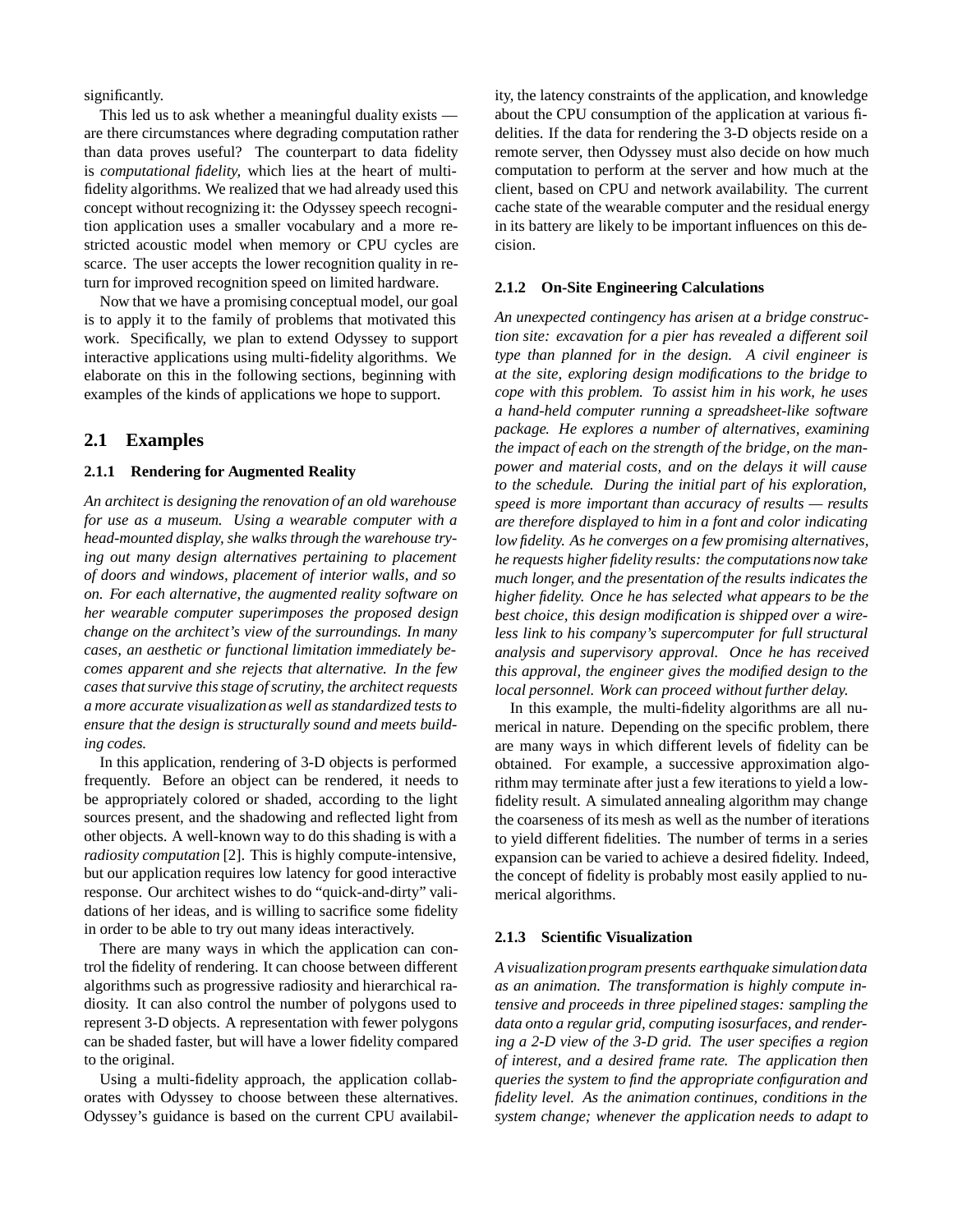*the new state of the system, it receives a callback and is supplied with new fidelity parameters.*

In this application, fidelity can be reduced by downsampling the input grid of data. In a distributed implementation of the application, the split of functionality between client and server is important. The optimal split depends on the current availability of client and server CPU as well as network bandwidth. Thus the system has to decide what the best split is, and what fidelity is sustainable while maintaining the desired frame rate.

Although scientific visualization is not closely related to mobile computing, it is an important application domain that can benefit from a multi-fidelity approach. Through visualization, large data sets such as MRI scans and astronomical measurements can be grasped more effectively by users. The Quake visualizer [1] is an instance of this kind of application.

### **2.2 Work in Progress**

We are in the early stages of designing extensions to Odyssey on Linux to support multi-fidelity algorithms. We believe that the ability to effectively run multiple concurrent applications is key to a good mobile computing environment. Our previous experience with Odyssey [16] has shown that to support concurrency effectively, we need centralized system support for resource monitoring and arbitration between applications.

Our goal is to support the kinds of applications described in the previous section. We plan to implement these extensions, gain hands-on usage experience, and then critically evaluate and refine the design in the light of this feedback. We see four major components to this work.

First, we need to develop an API that enables applications to communicate their constraints to Odyssey and to receive notifications to trigger fidelity changes. Odyssey already provides such an API to support data fidelity, but our work so far indicates that a new set of system calls will be needed to support computational fidelity.

Second, the code to support this API has to be designed and implemented. This code will have two major responsibilities: monitoring the availability of resources such as energy, bandwidth, cache space and CPU cycles; and allocating these resources to concurrent applications, one or more of which may be executing multi-fidelity algorithms. We expect that minor extensions to the existing resource monitoring code in Odyssey will suffice, but that the code for resource allocation will need to be completely redesigned.

Third, we will have to design and implement an interface that allows a user to express his constraints and preferences to Odyssey. Feedback about the fidelity of results can also be given through this interface. It can also be the focal point for collecting information to help predict likely user behavior. For example, as we have seen in the sorting example of Section 1.2, it is valuable to have a good estimate of the likelihood of user abort for each application. It is not yet clear

to us whether this support should be integrated with each application, or if there should be a single GUI for the whole system.

Finally, we need to develop the multi-fidelity applications that will enable us to evaluate our design. Our strategy is to start from existing applications and to modify them. Since their source code is most readily available to us, the initial applications we explore will be augmented reality rendering, described in Section 2.1.1, and visualization, described in Section 2.1.3.

Throughout this process, we also need to develop and refine an evaluation methodology for multi-fidelity systems. Since, to our knowledge, this is the first system of its kind, we need to develop new ways of measuring and reporting the performance of the system, and the effects of various design decisions.

### **2.3 Open Questions**

The work described in the previous section merely scratches the surface of the rich problem space defined by multifidelity algorithms. We see many deeper issues, both theoretical and experimental, that will have to be explored to gain a full understanding of this area. These issues are of such diversity and breadth that only a community-wide effort is likely to address them successfully. We describe some of these issues in the rest of this section. The list of questions posed below is not exhaustive, but gives a flavor of the research problems in this area.

*What is a good fidelity metric?*

Choosing the right fidelity metric is important, but we currently have no systematic way to do this. Assigning fidelity values in an ad hoc way makes it difficult to evaluate and compare multi-fidelity algorithms. A more scientific approach would be valuable.

In some cases, such as numerical and sorting algorithms, the deviation from the ideal result is easily quantified and meaningful as a measure of fidelity. In other cases, such as algorithms for querying databases of images [6] and financial time sequences [13], it is possible to define a Euclidean distance measure that can serve as the metric of fidelity. But there are cases, such as rendering or visualization algorithms, where assigning fidelity is harder because it depends on user perception. It would be helpful to have a clear taxonomy of algorithms based on fidelity metrics, together with guidelines for defining the appropriate metric for each class of algorithm.

*How are multi-fidelity algorithms compared?*

If we have two multi-fidelity algorithms, *A* and *B*; for the same task, which one should we choose? With conventional algorithms, we simply pick the one with lower algorithmic complexity. With multi-fidelity algorithms,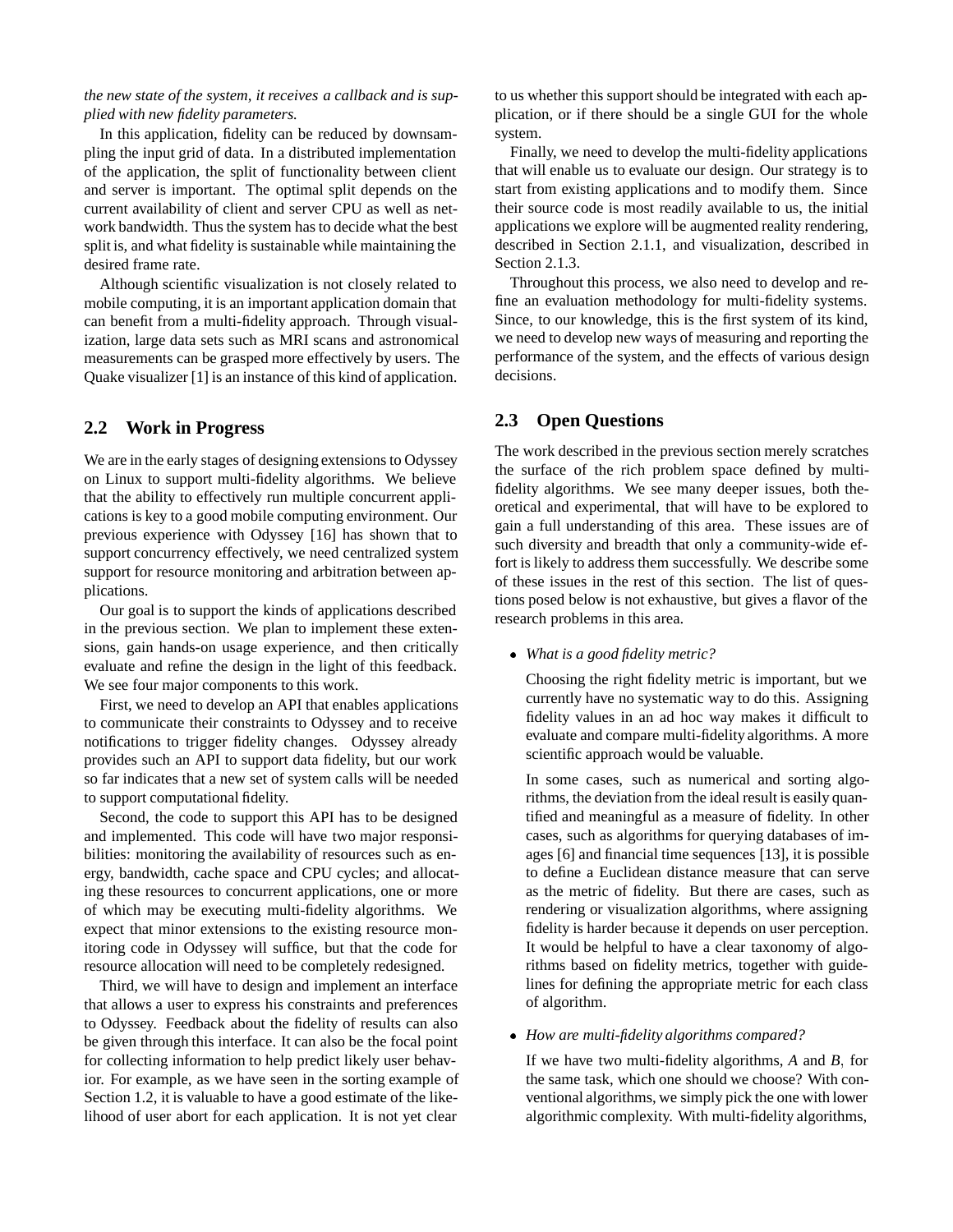this is problematic, since we lack a common basis for comparison.

If algorithm A always uses fewer resources for the same fidelity than algorithm B, we know that A is better than B. What if A is better at some fidelities, and B at others? What if the fidelity levels of A and B do not correspond in a one-to-one fashion? Overall, it would be of great value to find a rigorous approach to comparing multifidelity algorithms.

#### *Can multi-fidelity computations be composed?*

So far we have considered the case of computations with a variable output specification, but with a fixed, or immutable, input. What if the input could have variable fidelity as well? Imagine a cascaded computation, consisting of a pipeline of several multi-fidelity computations. The fidelity of each computational stage determines the input fidelity of the next.

The input fidelity might degrade the output fidelity much as a noisy input signal creates a noisy output. In other cases, the input fidelity might simply place a ceiling on the output fidelity: a rendering algorithm cannot produce a high-resolution 2-D image from a lowresolution 3-D model.

What is the right way to characterize the effect of input fidelity on a computation? How can we express the overall fidelity of cascaded computation in terms of the fidelities of its various components?

#### *Can the system find sweet spots?*

We have already seen that multi-fidelity algorithms allow us to fix resource consumption and allow the output specification to vary. In fact, they let us go a step further: we can free the system to make the tradeoff between the two, based on its knowledge of the current state of the system and the environment. In effect, we let the system find the "sweet spot" — the highest fidelity attainable with modest resource usage.

For example, Section 1.2 has the example of a query on a database of faces. By degrading the query to operate only on the cached portion of the database, we sacrifice a small amount of fidelity in exchange for a large savings in time and energy. This degraded query corresponds to a knee, or sweet spot, on the fidelityperformance curve. For interactive applications, having the system make the tradeoff is often the right choice — the user does not have stringent requirements on either performance or fidelity, but simply wants a good compromise between the two. We need methods to automatically identify these sweet spots.

## **3 Related work**

The defining characteristic of a multi-fidelity algorithm is the broadening of output specification from a single outcome to a range of acceptable outcomes. A key consequence of this relaxation is the possibility of role reversal — resource consumption can now be the independent variable in a computation, with fidelity being the dependent variable. To the best of our knowledge, this is the first paper to advocate such a broad change to the concept of an algorithm, and to identify its importance for interactive applications.

We are aware of three previous extensions to the concept of an algorithm that are related to this work. The first, approximation algorithms, has already been discussed in Section 1.5. As explained there, approximation algorithms are focused almost exclusively on intractable problems and can be viewed as a subset of multi-fidelity algorithms.

Anytime algorithms [3] and their generalization, anydimension algorithms [15], represent a second important extension to the concept of an algorithm. An anytime algorithm can be interrupted at any point during its execution to yield a result — a longer period before interruption yields a better result. Any-dimension algorithms are similar, except that they allow more general termination criteria. Since a range of outcomes is acceptable, these classes of algorithms can be viewed as multi-fidelity algorithms. However, the requirement that execution be interruptible at any point in time is an added constraint that restricts their generality. Hence, anytime and any-dimension algorithms are also subsets of the more general class of multi-fidelity algorithms.

The third extension, *imprecise computations* [4, 5, 11], support graceful degradation of real-time systems under overload conditions. Each computation is modeled as a mandatory part followed by an optional anytime part that improves the precision of the result. The real-time scheduler ensures that the mandatory portion of every task meets its deadline, and that the overall error is minimized. Since they allow multiple outcomes, imprecise computations are clearly instances of multi-fidelity algorithms. However, their restricted structure and real-time focus makes them a subset of the latter class.

From a broader perspective, the concept of *Quality of Service (QoS)* in networking and real-time systems bears some resemblance to the notion of fidelity. There are two main differences. First, QoS is typically viewed as a property of the environment, not the application. Second, fidelity is a broader concept of quality than QoS, which is typically used to indicated parameters such as bandwidth, jitter, and so on.

Finally, *randomized algorithms* [14] such as the Miller-Rabin primality test possess a property akin to fidelity. When such an algorithm terminates, there is a non-zero probability that the answer is incorrect. However, by repeating the algorithm many times, one can increase the probability of discovering the correct result. Thus, increasing the number of trials can be viewed as increasing the fidelity of the result.